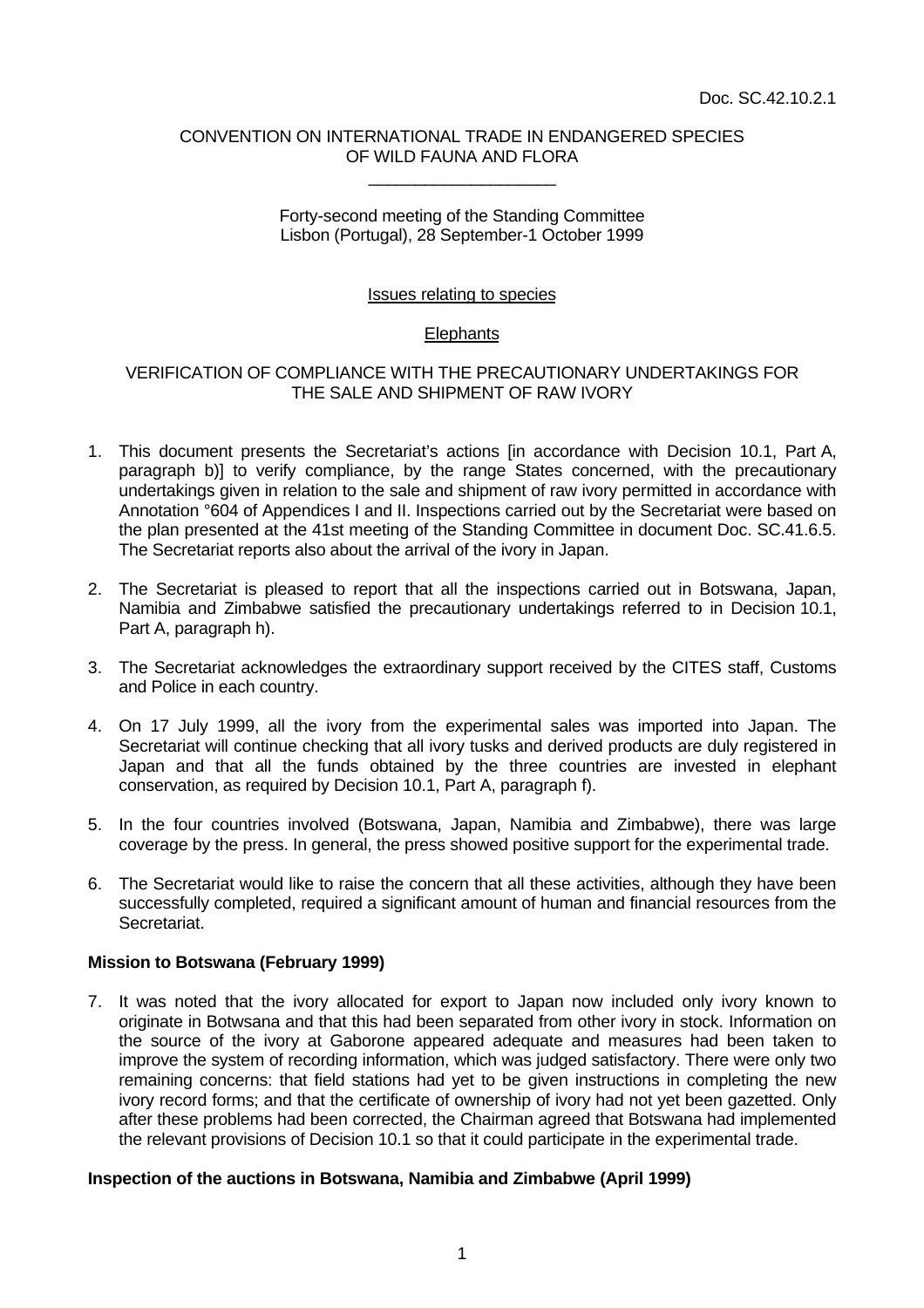- 8. From 7 to 18 April 1999, the Secretariat travelled to Botswana, Namibia and Zimbabwe in order to verify that all conditions relating to the ivory auctions were met.
- 9. A detailed report of the inspections carried out in the three countries concerned was produced by the Secretariat. A copy of the report was sent to the CITES Management Authorities of the three countries concerned. The Secretariat is presenting herewith only a summary.
- 10. In Botswana, Namibia and Zimbabwe, staff from the Secretariat were present at the time of sale, packaging and shipment, to check all details and the inventories. The Secretariat verified that the precautionary undertakings had been complied with. These include the following:
	- The ivory should be from the relevant range-State population only;
	- The raw ivory to be sold should have been registered and held in a central store in each State concerned;
	- The ivory should have been marked using the standard system, e.g. preferably die-punched marks, which shall correlate with the records in the register;
	- For each trading State, the sale should be conducted through a single centre;
	- The ivory should be shipped, as far as possible, direct to Japan.
	- The Secretariat monitored the compliance of the undertakings reported by Botswana, Namibia and Zimbabwe in Document (Doc. SC.40.9.27).
- 11. In Botswana, Namibia and Zimbabwe, the following activities were undertaken.

### **Pre-auction**

- 12. Verification that the stock of ivory offered for auction was a part of the total ivory stock preregistered with the Secretariat. Random individual tusk-identification numbers were checked.
- 13. Inspection of the total amount of ivory (weight) being proposed for auction. The Secretariat verified that the individual total weight per country corresponded to the previously agreed country-quota. In addition, during packing, the Secretariat verified the final weight being shipped by each country.
- 14. Verification of compliance with the precautionary undertakings previously announced by each country and noted by the Standing Committee.

#### **Auction**

- 15. All participants in the auctions were duly registered by the Secretariat. Their credentials were verified.
- 16. The Secretariat recorded each bid and the ivory lots acquired by each buyer.

#### **Post-auction**

17. After the auction, the Secretariat inspected the individual packing in each country. During this inspection, the total number of tusks for each ivory lot was verified. Each ivory lot was reweighed in order to have the final weight at the time of packing. The final weight was the figure mentioned in the corresponding CITES export permits. In order to ensure optimal security, the crate for each individual ivory lot was inspected. In each country, with the assistance of Customs officers, each individual crate was sealed. Customs seals were used to secure the ivory crates